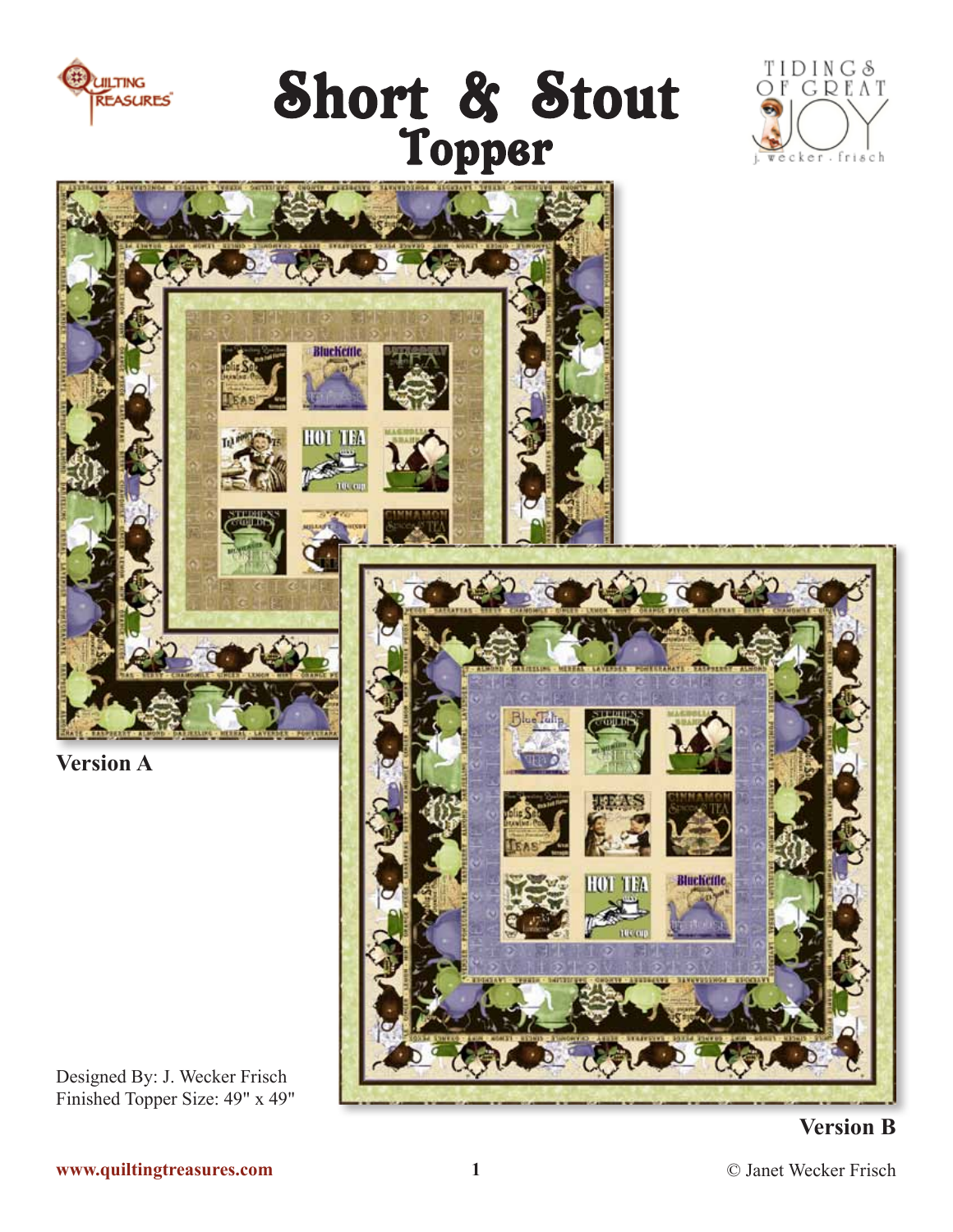

## Short & Stout Topper











22421 A 22420 A 22421 A 22419 E

(Binding)

**WOF** = *width of fabric from selvedge to selvedge.* 

### **Version A Cutting Directions**

### **22416 E: Short & Stout Panel**

• Trim half of the panel to 22" x 22" square, including 9 motifs in the square. (Set aside remaining half of panel for Version B topper.)

### **22417 JH: Teapot Border Stripe**

• Cut (4)  $9\frac{3}{4}$ " x 54" strips for third border, cutting  $\frac{1}{4}$ " beyond the narrow dark brown stripe into the stripe area and ¼" below the dark brown teapot stripe into the tan word stripe area.



### **22422 H: Green Texture**

• Cut (4) 2" x **WOF** strips; recut into (4) 2" x 35" strips for second border.

### **22420 A: Tan Texture**

• Cut (4) 3½" x **WOF** strips; recut into (4) 3½" x 32" strips for first border.

*While all possible care has been taken to ensure the accuracy of this pattern, we are not responsible for printing errors or the way in which individual work varies.*

22416 E 22417 JH 22422 H



(Backing)

### **22421 A: Dark Brown Teapot Print** • Cut (6) 2½" x **WOF** strips for binding.

FABRIC REQUIREMENTS

Design: Yards 22416 E 1 Panel 22417 JH 1<sup>5</sup>/<sub>8</sub>  $22422 \text{ H}$   $\frac{3}{8}$ 22420 A  $\frac{1}{2}$ 22421 A (Binding)  $\frac{5}{8}$ 22419 E (Backing)  $3\frac{3}{8}$ 

### **22419 E: Tan Teacup Print (Backing Only)**

• Cut (2) 57" x **WOF** strips.

### **Topper Assembly**

*Use a ¼" seam allowance throughout.*

- **1.** Center and sew a green border strip to a teapot border strip. Press seam toward the teapot border strip. Center and stitch a tan border strip to the green strip. Press seam toward the green strip.
- **2.** Mark the center of the teapot border strip edge. Measure 25⅛" to one side of the center mark and make another mark. Repeat on the other side of the center mark. Trim the ends of the pieced border strip at a 45-degree angle beginning at the outer mark at each end of the border.



- **3.** Repeat steps 1 and 2 to complete 4 border strips total.
- **4.** Mark the center of each side of the panel square with a pin.

### **www.quiltingtreasures.com 2**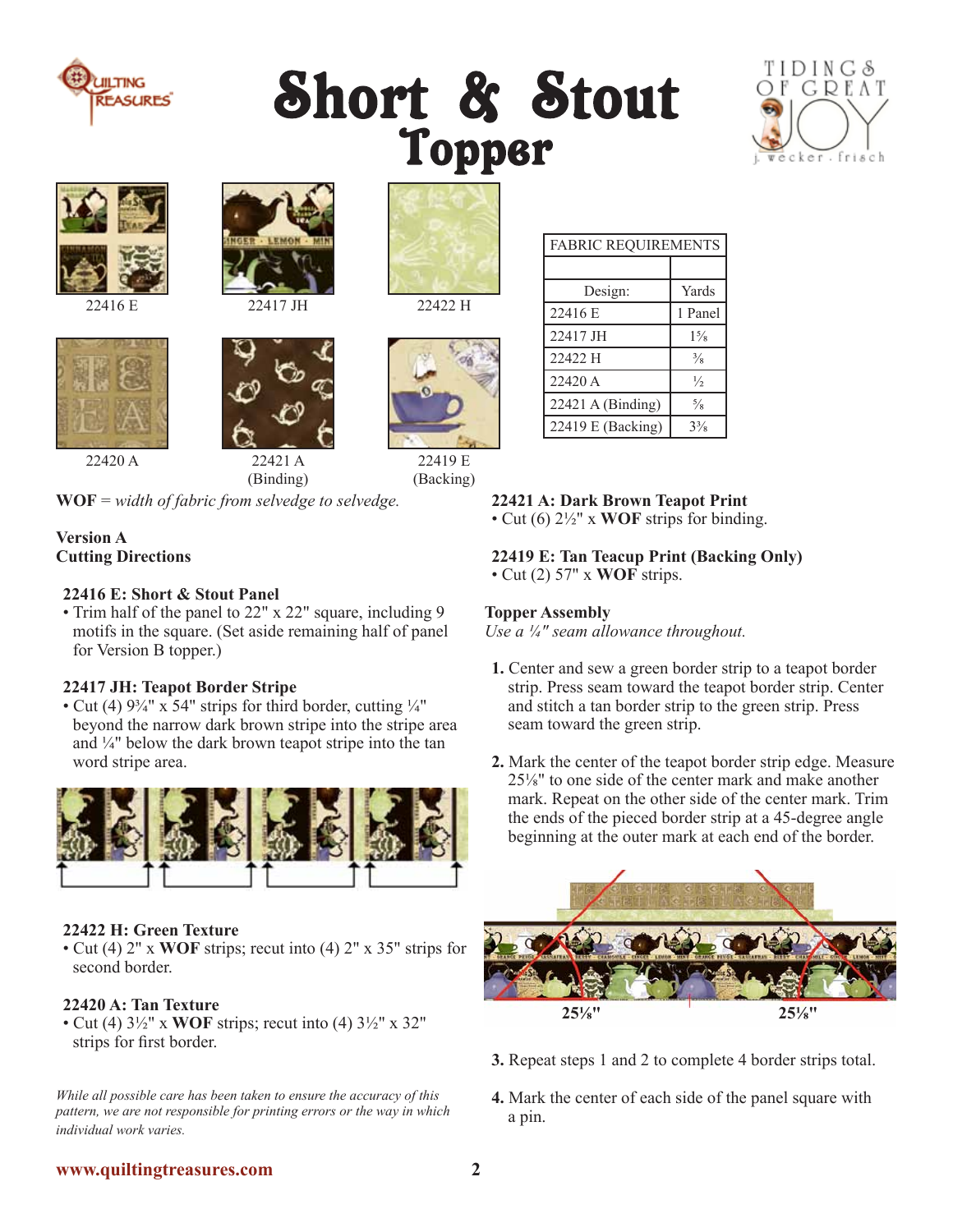

## Short & Stout Topper



- **5.** Center a border strip right sides together on one side of the panel square. Stitch in place, beginning and ending  $\frac{1}{4}$ " from each corner of the panel square and locking stitches at each end. Fold the ends of the border out of the way. Repeat to stitch the remaining border strips on each side of the panel square.
- **6.** Match the diagonal ends of (2) border strips with right sides together. Stitch the diagonal seam, beginning exactly at the end of the border seam and locking stitches at each end. Repeat to stitch the diagonal seam at each corner. Press the diagonal seam open and the border seams toward the borders to complete the top.
- **7.** Remove the selvedge edges from the backing pieces. Join the pieces on a long edge with a ½" seam allowance. Press seam open. Trim the side edges to make a 57" x 57" backing piece.
- **8.** Layer, quilt and bind, using your favorite methods and the dark brown teacup print binding strips, to complete the quilt.